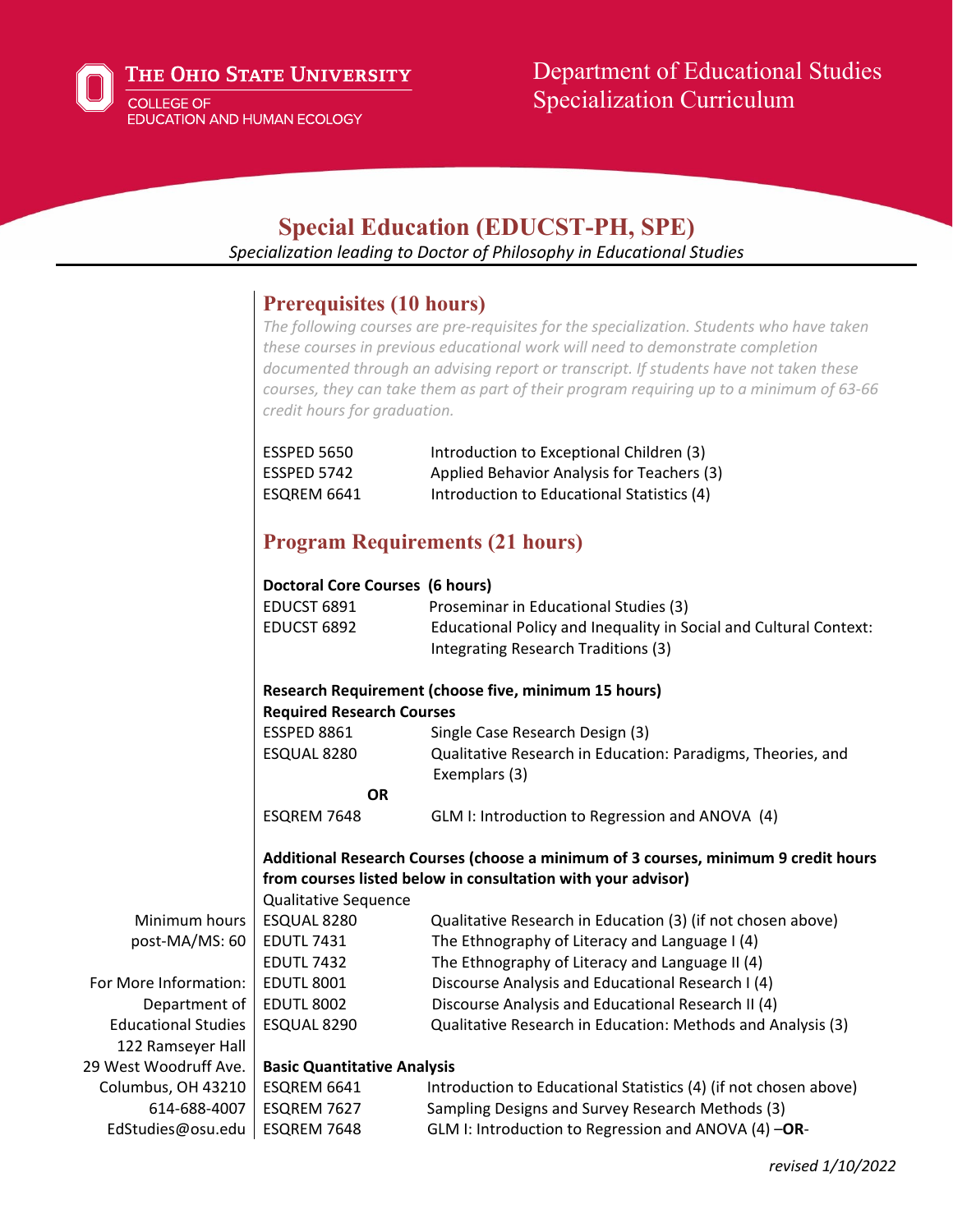| EDUTL 8890 | Advanced Seminar (3) |  |
|------------|----------------------|--|
|------------|----------------------|--|

#### **Advanced Quantitative Analysis Sequence**

| ESQREM 8648 | Multivariate Analysis (3)                                       |
|-------------|-----------------------------------------------------------------|
| ESQREM 7643 | Categorical Data Analysis (3)                                   |
| ESQREM 8658 | Applied Multilevel Data Analysis (3)                            |
| ESQREM 8659 | <b>Structural Equation Modeling (3)</b>                         |
| ESQREM 8895 | Seminars: Quantitative Research, Evaluation and Measurement (3) |
|             |                                                                 |

| Single Subject |                                      |
|----------------|--------------------------------------|
| ESSPED 8874    | Behavioral Research in Education (3) |

## **Specialization Requirements (minimum 15 hours)**

| EDUCST 5765        | Grant Writing (3)                                        |
|--------------------|----------------------------------------------------------|
| <b>ESEPSY 7404</b> | College Teaching (3)                                     |
| ESSPED 8875        | Professional Writing/Publishing in Special Education (3) |
| <b>ESSPED 8891</b> | Contemporary Issues in Special Education (3)             |
| ESEADM 8317        | Legal Aspects of Special Education (3)                   |

## **Field Experience Requirements (minimum 6 hours)**

| ESSPED 8193 | Advanced Independent Study: Special Education (1-12) |
|-------------|------------------------------------------------------|
| ESSPED 8189 | Field Experience (3-6)                               |
| ESSPED 8998 | Research: Special Education (1-15)                   |

## **Track Requirement (21 hours)**

*In consultation with your faculty advisor, students will choose one track in Applied Behavior Analysis, Teaching and Learning (d/Deaf and Hard of Hearing), Intellectual/Developmental disabilities, or High Incidence Disabilities.*

### **Applied Behavior Analysis (ABA) (minimum of 21 hours)**

| ESSPED 7830        | Urban Education & Precision Teaching (3)                          |
|--------------------|-------------------------------------------------------------------|
| <b>ESSPED 8921</b> | Ethics (3)                                                        |
| ESSPED 8832        | Advanced Applied Behavior Analysis (3)                            |
| <b>ESSPED 8871</b> | Translational Research (3)                                        |
| ESSPED 8200        | <b>Basic Behavior Analysis (3)</b>                                |
| <b>ESSPED 8916</b> | Behaviorism: Application and Implications of Skinner's Work (1.5) |
| ESSPED 8917        | Verbal Behavior (1.5)                                             |
| <b>ESSPED 8191</b> | Board Certified Behavior Analyst Supervision (3 repeatable to 12) |
|                    |                                                                   |

## **Teaching and Learning: d/Deaf and Hard of Hearing Education (minimum of 15 hours)**

*Complete a minimum of 15 credit hours by completing the required course and completing one content area from the list below*

Required for all content areas (3 semester hours)

ESSPED 7550 Advanced Studies in Deafness (3)

Select ONE Content Area within the d/Deaf and Hard of Hearing Education Track: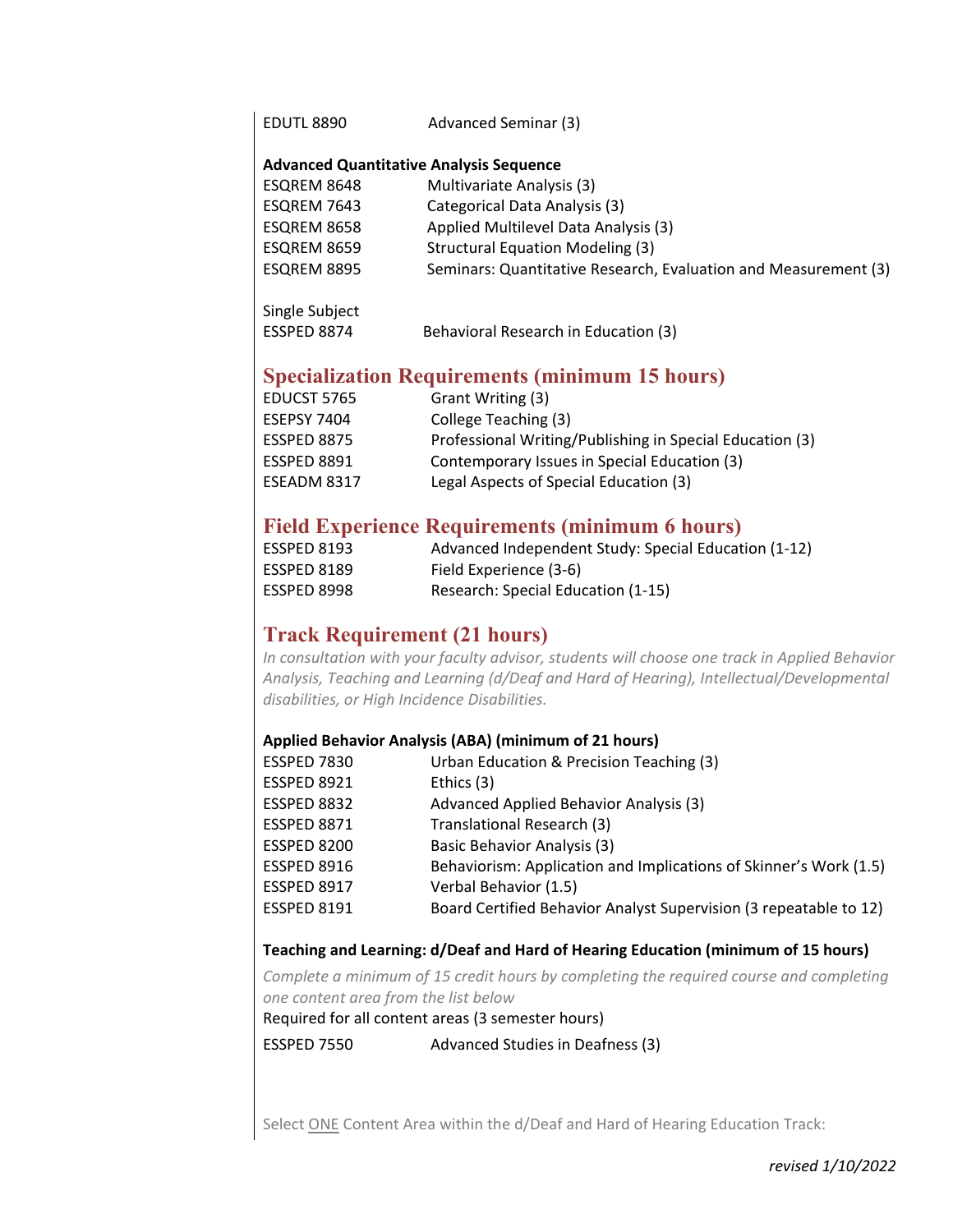#### **Content Area One:** Reading/ Literacy (12 hours)

Students must have some background in reading/literacy; if not, additional courses will be required.

Required Course

| ESSPED 6556 | Reading for Deaf and Hard of Hearing Students (3) |
|-------------|---------------------------------------------------|
|-------------|---------------------------------------------------|

Choose at least 9 additional semester hours in consultation with your advisor

| <b>EDUTL 8311</b>  | Research in Emergent Literacy (3)    |
|--------------------|--------------------------------------|
| ESSPED 8998        | Research in Special Education (1-15) |
| <b>ESSPED 8193</b> | Advanced Individual Studies (1-12)   |
| <b>ESSPED XXXX</b> | (3)                                  |

**Content Area Two:** Second Language Learning (courses in Foreign, Second and Multilingual Education (choose 12 credit hours of content area coursework in consultation with your advisor)

| <b>EDUTL 7344</b> | Bilingualism and Biliteracy (3)      |
|-------------------|--------------------------------------|
| ESSPED 8998       | Research in Special Education (1-15) |
| ESSPED 8193       | Advanced Individual Studies (1-12)   |
| Choice            | (3)                                  |

#### **Intellectual/Developmental Disabilities (IDD) (12 credit hours)**

Required Courses (6 credit hours)

| ESSPED 8832 | Advanced Applied Behavior Analysis (3) |  |
|-------------|----------------------------------------|--|
|-------------|----------------------------------------|--|

ESSPED 7833 Seminar in Severe Disabilities (3)

Choose at least **two** of the following courses:

| Developmental Disabilities: An Interdisciplinary Perspective (3)<br>PSYCH 7717 |  |  |  |
|--------------------------------------------------------------------------------|--|--|--|
|--------------------------------------------------------------------------------|--|--|--|

- ESSPED 7830 Urban Education & Precision Teaching (3)
- PSYCH 7858 Seminar in the Assessment of Developmental Disabilities (3)
- PSYCH 7859 Psychopharmacology of the Developmental Disabilities (3)
- PSYCH 7899 IDD Seminar: Topics in Developmental Disabilities (3)
- EDUCST 7718 Interdisciplinary Perspectives on Autism Spectrum Disorders (3)
- EDUCST 8191 Research Apprenticeship (1-12)

#### **High Incident Disabilities (HID) (12 credit hours)**

Required Courses (6 credit hours) ESSPED 8832 Advanced Applied Behavior Analysis (3) ESSPED 7831 Seminar in High Incidence Disabilities (3) Choose at least **two** of the following courses: ESSPED 5734 Methods of Instruction: Elementary Children with Mild/Moderate